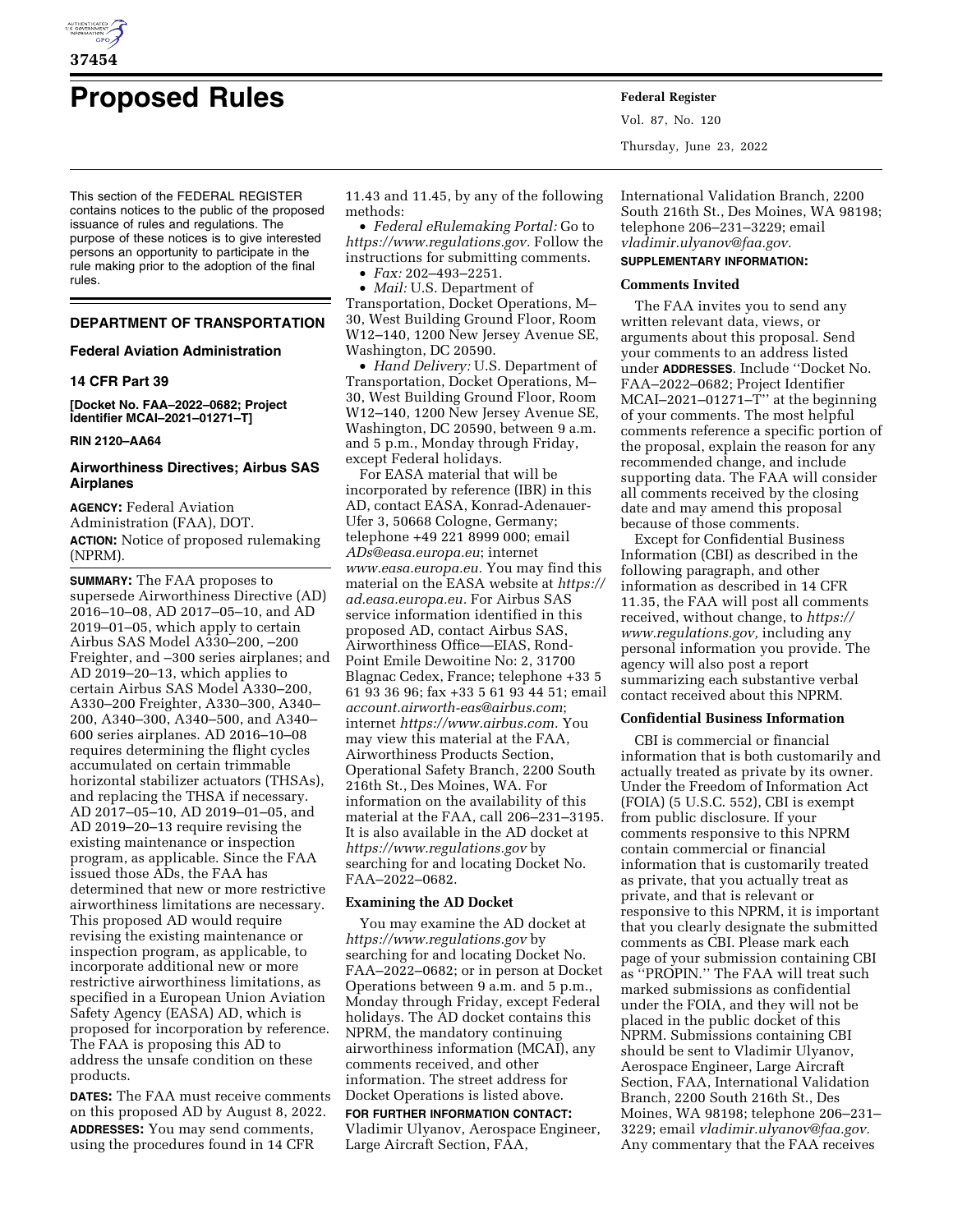which is not specifically designated as CBI will be placed in the public docket for this rulemaking.

# **Background**

The FAA issued AD 2016–10–08, Amendment 39–18519 (81 FR 31844, May 20, 2016) (AD 2016–10–08), which applies to certain Airbus SAS Model A330–200, A330–200 Freighter, A330– 300, A340–200, A340–300, A340–500, and A340–600 series airplanes. Airbus SAS Model A340–200, A340–300, A340–500, and A340–600 series airplanes were included in AD 2016– 10–08, but are not included in this proposed AD. Airbus SAS Model A340– 200, A340–300, A340–500, and A340– 600 series airplanes are not included in this proposed AD because EASA included these airplanes in EASA AD 2021–0250, dated November 17, 2021 (EASA AD 2021–0250), and the FAA has added the MCAI to the required airworthiness actions list (RAAL) for Model A340 airplanes. AD 2016–10–08 requires inspecting certain THSAs to determine the number of total flight cycles the THSA has accumulated, and replacing the THSA if necessary. The FAA issued AD 2016–10–08 to detect and correct premature wear of the carbon friction disks on the no-back brake of the THSA. Such a condition could lead to reduced braking efficiency in certain load conditions and, in conjunction with the inability of the power gear train to keep the ball screw in its last commanded position, could result in uncommanded movements of the trimmable horizontal stabilizer and loss of control of the airplane.

The FAA issued AD 2017–05–10, Amendment 39–18821 (82 FR 13379, March 13, 2017) (AD 2017–05–10), which applies to certain Airbus SAS Model A330–200, A330–200 Freighter, and A330–300 series airplanes. AD 2017–05–10 requires revising the maintenance or inspection program to incorporate new maintenance requirements and airworthiness limitations. The FAA issued AD 2017– 05–10 to prevent reduced structural integrity and reduced control of these airplanes due to the failure of system components.

The FAA issued AD 2019–01–05, Amendment 39–19544 (84 FR 4310, February 15, 2019) (AD 2019–01–05), which applies to certain Airbus SAS Model A330–200, A330–200 Freighter, and A330–300 series airplanes. AD 2019–01–05 requires revising the existing maintenance or inspection program to incorporate new maintenance requirements and airworthiness limitations. The FAA issued AD 2019–01–05 to prevent

reduced airplane control due to the failure of system components. AD 2019– 01–05 specifies that accomplishing the revision required by paragraph (g) of that AD terminates all requirements of AD 2017–05–10.

The FAA issued AD 2019–20–13, Amendment 39–19766 (84 FR 56378, October 22, 2019) (AD 2019–20–13), which applies to certain Airbus SAS Model A330–200, A330–200 Freighter, and A330–300 series airplanes. AD 2019–20–13 requires revising the existing maintenance or inspection program, as applicable, to incorporate new or more restrictive airworthiness limitations. The FAA issued AD 2019– 20–13 to address the failure of system components, which could reduce the controllability of the airplane. AD 2019– 20–13 specifies that accomplishing the actions required by that AD terminates all requirements of AD 2019–01–05. Additionally, AD 2019–20–13 specifies that accomplishing the action required by task number 274400–00004–1–E of Airbus A330 Airworthiness Limitations Section (ALS) Part 4, System Equipment Maintenance Requirements (SEMR), Revision 07, dated October 15, 2018, within the compliance time specified for that task in Airbus A330 Airworthiness Limitations Section (ALS) Part 4, System Equipment Maintenance Requirements (SEMR), Revision 07, dated October 15, 2018, terminates all requirements of AD 2017– 25–13, Amendment 39–19127 (82 FR 59960, December 18, 2017) (AD 2017– 25–13), for Airbus SAS Model A330– 200, –200 Freighter, and –300 series airplanes only. Lastly, AD 2019–20–13 specifies that accomplishing the action required by task number 213100– 00001–1–E of Airbus A330 Airworthiness Limitations Section (ALS) Part 4, System Equipment Maintenance Requirements (SEMR), Revision 07, dated October 15, 2018, within the compliance time specified for that task in Airbus A330 Airworthiness Limitations Section (ALS) Part 4, System Equipment Maintenance Requirements (SEMR), Revision 07, dated October 15, 2018, terminates all requirements of AD 2014– 16–22, Amendment 39–17946 (79 FR 49442, August 21, 2014) (AD 2014–16– 22) for Airbus SAS Model A330–200, –200 Freighter, and –300 series airplanes only.

## **Actions Since AD 2016–10–08, AD 2017–05–10, AD 2019–01–05, and AD 2019–20–13 Were Issued**

Since the FAA issued AD 2016–10– 08, AD 2017–05–10, AD 2019–01–05, and AD 2019–20–13, the FAA has determined that new or more restrictive

airworthiness limitations are necessary. The required actions mandated in AD 2016–10–08 are incorporated into Airbus A330 Airworthiness Limitations Section (ALS) Part 4, System Equipment Maintenance Requirements (SEMR), Revision 08, dated July 1, 2021 (which is referred to in EASA AD 2021–0250, dated November 17, 2021) (EASA AD 2021–0250) (also referred to as the MCAI).

EASA, which is the Technical Agent for the Member States of the European Union, has issued EASA AD 2021–0250 to correct an unsafe condition for all Airbus SAS Model A330–201, –202, –203, –223, and –243 airplanes; Model A330–223F and –243F airplanes; Model A330–301, –302, –303, –321, –322, –323, –341, –342, and –343 airplanes; Model A330–841 airplanes; and Model A330–941 airplanes.

Airplanes with an original airworthiness certificate or original export certificate of airworthiness issued after July 1, 2021, must comply with the airworthiness limitations specified as part of the approved type design and referenced on the type certificate data sheet; this AD therefore does not include those airplanes in the applicability.

This proposed AD was prompted by a determination that new or more restrictive airworthiness limitations are necessary. The FAA is proposing this AD to address the failure of system components, which could reduce the controllability of the airplane. See the MCAI for additional background information.

# **Related Service Information Under 1 CFR Part 51**

EASA AD 2021–0250 describes airworthiness limitations for system equipment maintenance requirements.

This proposed AD would require Airbus Service Bulletin A330–27–3199, dated July 15, 2014, which the Director of the Federal Register approved for incorporation by reference as of June 24, 2016 (81 FR 31844, May 20, 2016).

This proposed AD would also require A330 Airworthiness Limitations Section (ALS) Part 4, System Equipment Maintenance Requirements (SEMR), Revision 07, dated October 15, 2018, which the Director of the Federal Register approved for incorporation by reference as of November 26, 2019 (84 FR 56378, October 22, 2019).

This material is reasonably available because the interested parties have access to it through their normal course of business or by the means identified in the **ADDRESSES** section.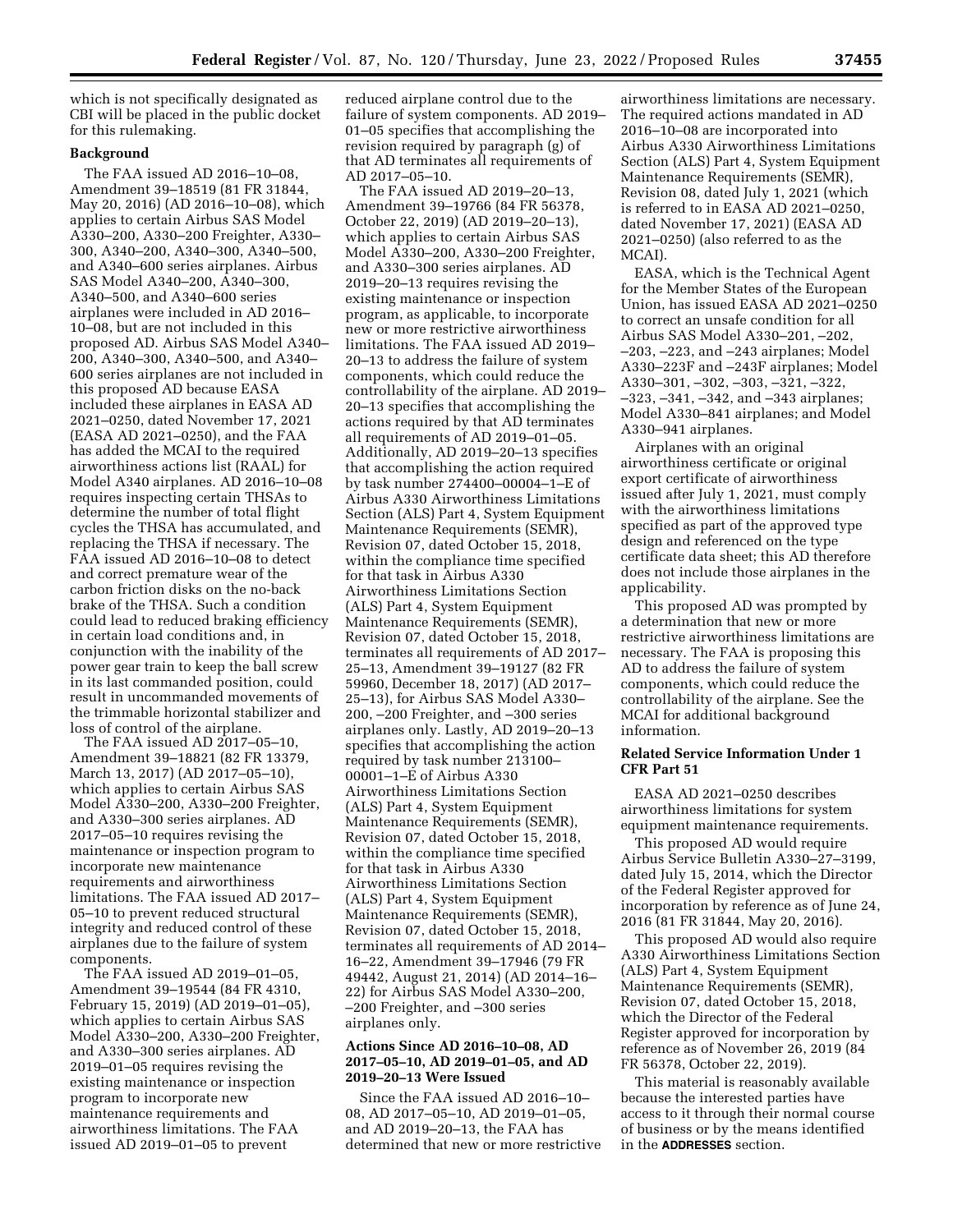## **FAA's Determination**

This product has been approved by the aviation authority of another country and is approved for operation in the United States. Pursuant to the FAA's bilateral agreement with the State of Design Authority, it has notified the FAA of the unsafe condition described in the MCAI referenced above. The FAA is issuing this NPRM after determining that the unsafe condition described previously is likely to exist or develop in other products of the same type design.

## **Proposed AD Requirements in This NPRM**

This proposed AD would retain the requirements of AD 2016–10–08 and AD 2019–20–13. This proposed AD would require revising the existing maintenance or inspection program, as applicable, to incorporate new or more restrictive airworthiness limitations, which are specified in EASA AD 2021– 0250 described previously, as proposed for incorporation by reference. Accomplishing the actions required by this proposed AD would terminate all requirements of AD 2014–16–22 for Airbus SAS Model A330–200, –200 Freighter, and –300 series airplanes only, and would terminate all requirements of AD 2017–25–13 for Airbus SAS Model A330–200, –200 Freighter, and –300 series airplanes only. Any differences with EASA AD 2021–0250 are identified as exceptions in the regulatory text of this AD.

This proposed AD would require revisions to certain operator maintenance documents to include new actions (*e.g.,* inspections). Compliance with these actions is required by 14 CFR 91.403(c). For airplanes that have been previously modified, altered, or repaired in the areas addressed by this proposed AD, the operator may not be able to accomplish the actions described in the revisions. In this situation, to comply with 14 CFR 91.403(c), the operator must request approval for an alternative method of compliance (AMOC) according to paragraph (s)(1) of this proposed AD.

## **Explanation of Required Compliance Information**

In the FAA's ongoing efforts to improve the efficiency of the AD process, the FAA developed a process to use some civil aviation authority (CAA) ADs as the primary source of information for compliance with requirements for corresponding FAA ADs. The FAA has been coordinating this process with manufacturers and CAAs. As a result, the FAA proposes to

incorporate EASA AD 2021–0250 by reference in the FAA final rule. This proposed AD would, therefore, require compliance with EASA AD 2021–0250 in its entirety through that incorporation, except for any differences identified as exceptions in the regulatory text of this proposed AD. Using common terms that are the same as the heading of a particular section in EASA AD 2021-0250 does not mean that operators need comply only with that section. For example, where the AD requirement refers to ''all required actions and compliance times,'' compliance with this AD requirement is not limited to the section titled ''Required Action(s) and Compliance Time(s)'' in EASA AD 2021–0250. Service information required by EASA AD 2021–0250 for compliance will be available at *<https://www.regulations.gov>* by searching for and locating Docket No. FAA–2022–0682 after the FAA final rule is published.

# **Airworthiness Limitation ADs Using the New Process**

The FAA's process of incorporating by reference MCAI ADs as the primary source of information for compliance with corresponding FAA ADs has been limited to certain MCAI ADs (primarily those with service bulletins as the primary source of information for accomplishing the actions required by the FAA AD). However, the FAA is now expanding the process to include MCAI ADs that require a change to airworthiness limitation documents, such as airworthiness limitation sections.

For these ADs that incorporate by reference an MCAI AD that changes airworthiness limitations, the FAA requirements are unchanged. Operators must revise the existing maintenance or inspection program, as applicable, to incorporate the information specified in the new airworthiness limitation document. The airworthiness limitations must be followed according to 14 CFR 91.403(c) and 91.409(e).

The previous format of the airworthiness limitation ADs included a paragraph that specified that no alternative actions (*e.g.,* inspections) or intervals may be used unless the actions and intervals are approved as an AMOC in accordance with the procedures specified in the AMOCs paragraph under ''Additional FAA Provisions.'' This new format includes a ''New Provisions for Alternative Actions and Intervals'' paragraph that does not specifically refer to AMOCs, but operators may still request an AMOC to use an alternative action or interval.

# **Costs of Compliance**

The FAA estimates that this proposed AD affects 138 airplanes of U.S. registry. The FAA estimates the following costs to comply with this proposed AD:

The FAA estimates the total cost per operator for the retained actions from AD 2016–10–08 to be \$255 per product (3 work-hours  $\times$  \$85 per work-hour) for inspecting the THSA for a total cost for U.S. operators of \$35,190. The retained on-condition cost for AD 2016–10–08 is \$724,511 per product (23 work-hours × \$85 per work-hour). The FAA estimates the total cost per operator for the retained actions from AD 2019–20–13 to be \$7,650 (90 work-hours  $\times$  \$85 per work-hour).

The FAA has determined that revising the existing maintenance or inspection program takes an average of 90 workhours per operator, although the agency recognizes that this number may vary from operator to operator. Since operators incorporate maintenance or inspection program changes for their affected fleet(s), the FAA has determined that a per-operator estimate is more accurate than a per-airplane estimate.

The FAA estimates the total cost per operator for the new proposed actions to be \$7,650 (90 work-hours  $\times$  \$85 per work-hour).

# **Authority for This Rulemaking**

Title 49 of the United States Code specifies the FAA's authority to issue rules on aviation safety. Subtitle I, section 106, describes the authority of the FAA Administrator. Subtitle VII: Aviation Programs, describes in more detail the scope of the Agency's authority.

The FAA is issuing this rulemaking under the authority described in Subtitle VII, Part A, Subpart III, Section 44701: General requirements. Under that section, Congress charges the FAA with promoting safe flight of civil aircraft in air commerce by prescribing regulations for practices, methods, and procedures the Administrator finds necessary for safety in air commerce. This regulation is within the scope of that authority because it addresses an unsafe condition that is likely to exist or develop on products identified in this rulemaking action.

#### **Regulatory Findings**

The FAA determined that this proposed AD would not have federalism implications under Executive Order 13132. This proposed AD would not have a substantial direct effect on the States, on the relationship between the national Government and the States, or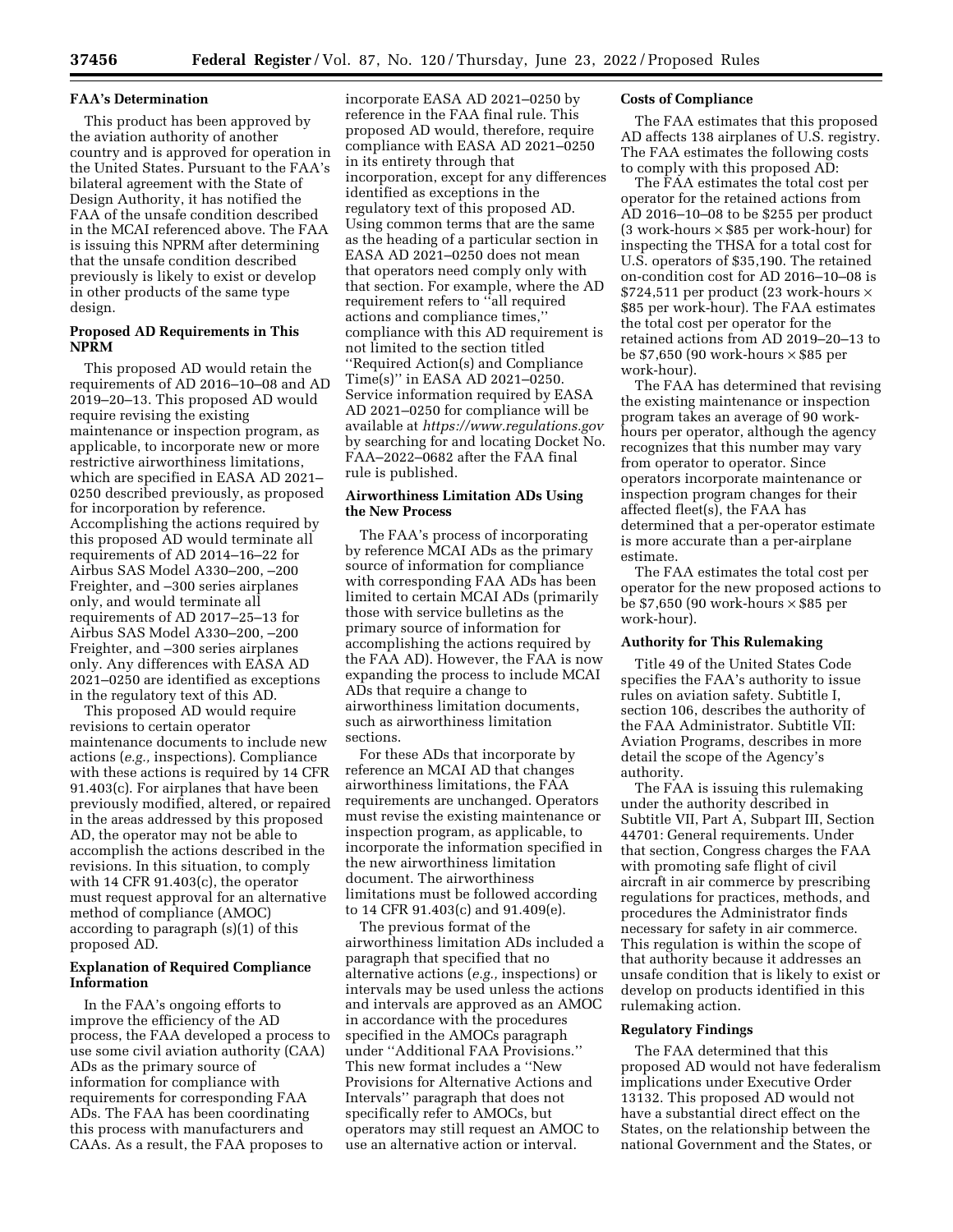on the distribution of power and responsibilities among the various levels of government.

For the reasons discussed above, I certify this proposed regulation:

(1) Is not a ''significant regulatory action'' under Executive Order 12866,

(2) Would not affect intrastate aviation in Alaska, and

(3) Would not have a significant economic impact, positive or negative, on a substantial number of small entities under the criteria of the Regulatory Flexibility Act.

# **List of Subjects in 14 CFR Part 39**

Air transportation, Aircraft, Aviation safety, Incorporation by reference, Safety.

#### **The Proposed Amendment**

Accordingly, under the authority delegated to me by the Administrator, the FAA proposes to amend 14 CFR part 39 as follows:

# **PART 39—AIRWORTHINESS DIRECTIVES**

■ 1. The authority citation for part 39 continues to read as follows:

**Authority:** 49 U.S.C. 106(g), 40113, 44701.

#### **§ 39.13 [Amended]**

■ 2. The FAA amends § 39.13 by: ■ a. Removing Airworthiness Directive (AD) AD 2016–10–08, Amendment 39– 18519 (81 FR 31844, May 20, 2016); AD 2017–05–10, Amendment 39–18821 (82 FR 13379, March 13, 2017); AD 2019– 01–05, Amendment 39–19544 (84 FR 4310, February 15, 2019); and AD 2019– 20–13, Amendment 39–19766 (84 FR 56378, October 22, 2019); and

■ b. Adding the following new AD:

**Airbus SAS:** Docket No. FAA–2022–0682; Project Identifier MCAI–2021–01271–T.

#### **(a) Comments Due Date**

The FAA must receive comments on this airworthiness directive (AD) by August 8, 2022.

#### **(b) Affected ADs**

(1) This AD replaces the ADs identified in paragraphs  $(b)(1)(i)$  through (iv) of this AD.

(i) AD 2016–10–08, Amendment 39–18519 (81 FR 31844, May 20, 2016) (AD 2016–10– 08).

(ii) AD 2017–05–10, Amendment 39–18821 (82 FR 13379, March 13, 2017) (AD 2017–05– 10).

(iii) AD 2019–01–05, Amendment 39– 19544 (84 FR 4310, February 15, 2019) (AD 2019–01–05).

(iv) AD 2019–20–13, Amendment 39– 19766 (84 FR 56378, October 22, 2019) (AD 2019–20–13).

(2) This AD affects AD 2014–16–22, Amendment 39–17946 (79 FR 49442, August 21, 2014) (AD 2014–16–22); and AD 2017–

25–13, Amendment 39–19127 (82 FR 59960, December 18, 2017) (AD 2017–25–13).

# **(c) Applicability**

This AD applies to Airbus SAS airplanes specified in paragraphs (c)(1) through (5) of this AD, certificated in any category, with an original airworthiness certificate or original export certificate of airworthiness issued on or before July 1, 2021.

(1) Model A330–201, –202, –203, –223, and –243 airplanes.

- $(2)$  Model A330–223F and  $-243F$  airplanes. (3) Model A330–301, –302, –303, –321,
- –322, –323, –341, –342, and –343 airplanes. (4) Model A330–841 airplanes.
	- (5) Model A330–941 airplanes.

## **(d) Subject**

Air Transport Association (ATA) of America Code 05, Time Limits/Maintenance Checks.

# **(e) Unsafe Condition**

This AD was prompted by a determination that new or more restrictive airworthiness limitations are necessary. The FAA is issuing this AD to address the failure of system components, which could reduce the controllability of the airplane.

#### **(f) Compliance**

Comply with this AD within the compliance times specified, unless already done.

## **(g) Retained Inspection To Determine Trimmable Horizontal Stabilizer Actuator (THSA) Part Number and Accumulated Total Flight Cycles, With Removed References to Certain Models**

This paragraph restates the requirements of paragraph  $(g)$  of AD 2016–10–08, with removed references to certain models. For Model A330–200 Freighter, A330–200, and A330–300 series airplanes: Within 90 days after June 24, 2016 (the effective date of AD 2016–10–08), inspect the THSA to determine if it has part number 47147–500, 47147–700, 47172–300, 47172–500, 47172–510, or 47172–520, and to determine the total number of flight cycles accumulated since the THSA's first installation on an airplane, or since the most recent no-back brake (NBB) replacement. A review of airplane delivery or maintenance records is acceptable in lieu of this inspection if the part number of the THSA can be conclusively determined from that review. Accomplishing the revision of the existing maintenance or inspection program required by paragraph (o) of this AD terminates the requirements of this paragraph.

### **(h) Retained THSA Replacement for Model A330–200 Freighter, A330–200, A330–300, With Removed References to Certain Models and Service Information**

This paragraph restates the requirements of paragraph (h) of AD 2016–10–08, with removed references to certain models and service information. For Model A330–200 Freighter, A330–200, and A330–300 series airplanes having a THSA with a part number specified in paragraph (g) of this AD: At the applicable time specified in paragraph (h)(1), (2), or (3) of this AD, replace each affected

THSA with a serviceable THSA, in accordance with the Accomplishment Instructions of Airbus Service Bulletin A330– 27–3199, dated July 15, 2014. Accomplishing the revision of the existing maintenance or inspection program required by paragraph (o) of this AD terminates the requirements of this paragraph.

**Note 1 to paragraphs (h) and (i):** The THSA life limits specified in Part 4—Aging System Maintenance of the Airbus A330 Airworthiness Limitations Sections are still relevant, as applicable to airplane model and THSA part number.

(1) For a THSA that has accumulated or exceeded 20,000 total flight cycles since the THSA's first installation on an airplane, or since the most recent NBB replacement, whichever is later, as of June 24, 2016 (the effective date of AD 2016–10–08): Within 6 months after June 24, 2016.

(2) For a THSA that has accumulated or exceeded 16,000 total flight cycles, but less than 20,000 total flight cycles since the THSA's first installation on an airplane, or since the most recent NBB replacement, whichever is later, as of June 24, 2016 (the effective date of AD 2016–10–08): Within 12 months after June 24, 2016, but without exceeding 20,000 total flight cycles.

(3) For a THSA that has accumulated less than 16,000 total flight cycles since first installation on an airplane, or since the most recent NBB replacement, whichever is later, as of June 24, 2016 (the effective date of AD 2016–10–08): At the applicable time specified in paragraph (i) of this AD.

#### **(i) Retained Replacement Times for Model A330–200 Freighter, A330–200, and A330– 300 Series Airplanes With THSAs Having Less Than 16,000 Total Flight Cycles as of the Effective Date of This AD, With Removed References to Certain Models and Service Information**

This paragraph restates the requirements of paragraph (i) of AD 2016–10–08, with removed references to certain models and service information. The requirements of this paragraph apply to Model A330–200 Freighter, A330–200, and A330–300 series airplanes having a THSA with a part number specified in paragraph (g) of this AD that has accumulated less than 16,000 total flight cycles since first installation on an airplane, or since the most recent NBB replacement, whichever is later, as of June 24, 2016 (the effective date of AD 2016–10–08). Not later than the date specified in paragraphs (i)(1), (2), and (3) of this AD, as applicable: For any THSA having reached or exceeded on that date the corresponding number of total flight cycles as specified in paragraphs (i)(1), (2), and (3) of this AD, as applicable, replace the THSA with a serviceable unit, in accordance with the Accomplishment Instructions of Airbus Service Bulletin A330–27–3199, dated July 15, 2014. Accomplishing the revision of the existing maintenance or inspection program required by paragraph (o) of this AD terminates the requirements of this paragraph.

(1) As of 12 months after June 24, 2016 (the effective date of AD 2016–10–08): The THSA flight-cycle limit (since first installation on an airplane, or since last NBB replacement,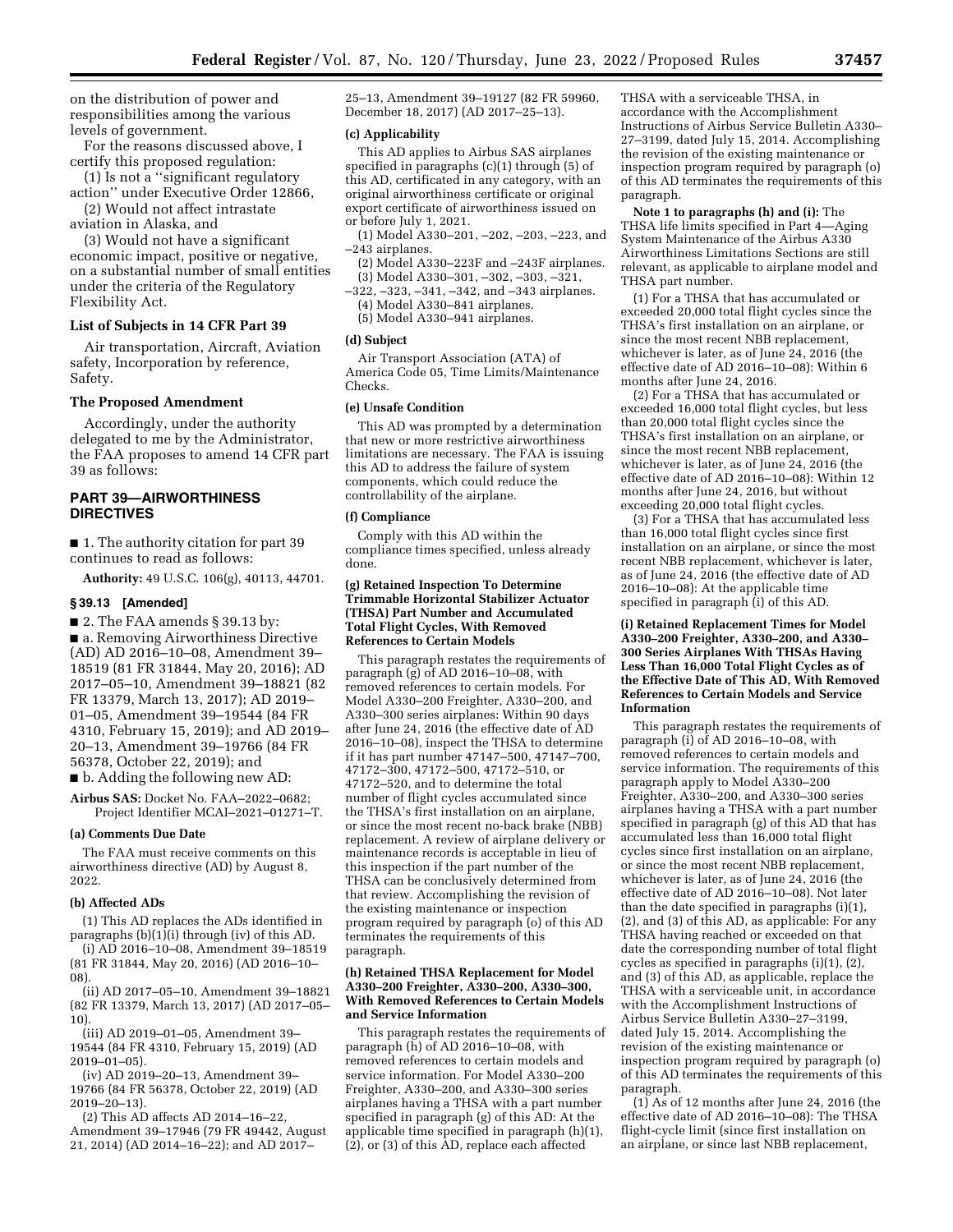whichever occurs later) is 16,000 total flight cycles.

(2) As of July 31, 2017: The THSA flightcycle limit (since first installation on an airplane, or since last NBB replacement, whichever occurs later) is 14,000 total flight cycles.

(3) As of July 31, 2018: The THSA flightcycle limit (since first installation on an airplane, or since last NBB replacement, whichever occurs later) is 12,000 total flight cycles.

#### **(j) Retained THSA Replacement Intervals for Model A330–200 Freighter, A330–200, and A330–300 Series Airplanes, With Removed Service Information**

This paragraph restates the requirements of paragraph  $(K)$  of AD 2016–10–08, with removed service information. For Model A330–200 Freighter, A330–200, and A330– 300 series airplanes with any part installed, as required by paragraph (h) or (i) of this AD, having a part number identified in paragraph (g) of this AD: From the dates specified in paragraph (i) of this AD, as applicable, and prior to exceeding the accumulated number of total flight cycles corresponding to each time, replace each affected THSA with a serviceable part, in accordance with the Accomplishment Instructions of Airbus Service Bulletin A330–27–3199, dated July 15, 2014. Accomplishing the revision of the existing maintenance or inspection program required by paragraph (o) of this AD terminates the requirements of this paragraph.

#### **(k) Retained Definition of Serviceable THSA, With Updated Paragraph References**

This paragraph restates the requirements of paragraph (l) of AD 2016–10–08, with updated paragraph references. For the purposes of paragraphs (g) through (j) and (l) of this AD, a serviceable THSA is a THSA:

(1) Having a part number identified in paragraph (g) of this AD that has not exceeded any of the total accumulated flight cycles identified in paragraphs (i)(1) through (3) of this AD; or

(2) Having a part number that is not identified in paragraph (g) of this AD.

## **(l) Retained Parts Installation Limitation, With Updated Paragraph References**

This paragraph restates the requirements of paragraph (m) of AD 2016–10–08, with updated paragraph references. For Model A330–200 Freighter, A330–200, and A330– 300 series airplanes: From each date specified in paragraphs  $(i)(1)$ ,  $(2)$ , and  $(3)$  of this AD, a THSA having a part number identified in paragraph  $(g)$  of this AD may be installed on any airplane, provided the THSA has not exceeded the corresponding number of accumulated total flight cycles. Accomplishing the revision of the existing maintenance or inspection program required by paragraph (o) of this AD terminates the requirements of this paragraph.

## **(m) Retained Revision of the Existing Maintenance or Inspection Program, With No Changes**

This paragraph restates the requirements of paragraph (g) of AD 2019–20–13, with no changes. For Model A330–200 Freighter,

A330–200, and A330–300 series airplanes with an original airworthiness certificate or original export certificate of airworthiness issued on or before October 15, 2018: Within 90 days after November 26, 2019 (the effective date of AD 2019–20–13), revise the existing maintenance or inspection program, as applicable, to incorporate the information specified in Airbus A330 Airworthiness Limitations Section (ALS) Part 4, System Equipment Maintenance Requirements (SEMR), Revision 07, dated October 15, 2018. The component life limits and the initial compliance time for doing the tasks are at the times specified in Airbus A330 Airworthiness Limitations Section (ALS) Part 4, System Equipment Maintenance Requirements (SEMR), Revision 07, dated October 15, 2018, or within 90 days after November 26, 2019, whichever occurs later. Accomplishing the revision of the existing maintenance or inspection program required by paragraph (o) of this AD terminates the requirements of this paragraph.

## **(n) Retained Restrictions on Alternative Actions and Intervals, With a New Exception**

This paragraph restates the requirements of paragraph (h) of AD 2019–20–13, with a new exception. Except as required by paragraph (o) of this AD, after the existing maintenance or inspection program has been revised as required by paragraph (m) of this AD, no alternative actions (*e.g.,* inspections) or intervals may be used unless the actions and intervals are approved as an alternative method of compliance (AMOC) in accordance with the procedures specified in paragraph (s)(1) of this AD.

#### **(o) New Revision of the Existing Maintenance or Inspection Program**

Except as specified in paragraph (p) of this AD: Comply with all required actions and compliance times specified in, and in accordance with, EASA AD 2021–0250, dated November 17, 2021 (EASA AD 2021– 0250). Accomplishing the revision of the existing maintenance or inspection program required by this paragraph terminates the requirements of paragraphs (g), through (j), (l), and (m) of this AD.

# **(p) Exceptions to EASA AD 2021–0250**

(1) Where EASA AD 2021–0250 refers to its effective date, this AD requires using the effective date of this AD.

(2) The requirements specified in paragraphs  $(1)$  and  $(2)$  of EASA AD 2021– 0250 do not apply to this AD.

(3) Paragraph (3) of EASA AD 2021–0250 specifies to ''revise the AMP'' within 12 months after its effective date, but this AD requires revising the existing maintenance or inspection program, as applicable, within 90 days after the effective date of this AD.

(4) The initial compliance time for doing the tasks specified in paragraph (3) of EASA 2021–0250 is at the applicable ''limitations and associated thresholds'' as incorporated by the requirements of paragraph (3) of EASA  $AD$  2021–0250, or within 90 days after the effective date of this AD, whichever occurs later.

(5) The provisions specified in paragraphs (4) and (5) of EASA AD 2021–0250 do not apply to this AD.

(6) The ''Remarks'' section of EASA AD 2021–0250 does not apply to this AD.

## **(q) New Provisions for Alternative Actions and Intervals**

After the existing maintenance or inspection program has been revised as required by paragraph (o) of this AD, no alternative actions (*e.g.,* inspections) and intervals are allowed unless they are approved as specified in the provisions of the ''Ref. Publications'' section of EASA AD 2021–0250.

#### **(r) Terminating Action for AD 2014–16–22 and AD 2017–25–13**

(1) Accomplishing the action required by task number 213100–00001–1–E of Airbus A330 Airworthiness Limitations Section (ALS) Part 4, System Equipment Maintenance Requirements (SEMR), Revision 07, dated October 15, 2018, or using ''The ALS'' specified in EASA AD 2021–0250, within the compliance time specified for that task terminates all requirements of AD 2014– 16–22 for Airbus SAS Model A330–200, –200 Freighter, and –300 series airplanes only.

(2) Accomplishing the action required by task number 274400–000041–E of Airbus A330 Airworthiness Limitations Section (ALS) Part 4, System Equipment Maintenance Requirements (SEMR), Revision 07, dated October 15, 2018, or using ''The ALS'' specified in EASA AD 2021–0250, within the compliance time specified for that task terminates all requirements of AD 2017– 25–13 for Airbus SAS Model A330–200, –200 Freighter, and –300 series airplanes only.

## **(s) Additional FAA AD Provisions**

The following provisions also apply to this AD:

(1) *Alternative Methods of Compliance (AMOCs):* The Manager, Large Aircraft Section, International Validation Branch, FAA, has the authority to approve AMOCs for this AD, if requested using the procedures found in 14 CFR 39.19. In accordance with 14 CFR 39.19, send your request to your principal inspector or responsible Flight Standards Office, as appropriate. If sending information directly to the Large Aircraft Section, International Validation Branch, send it to the attention of the person identified in paragraph (t)(2) of this AD. Information may be emailed to: *[9-AVS-AIR-](mailto:9-AVS-AIR-730-AMOC@faa.gov)[730-AMOC@faa.gov.](mailto:9-AVS-AIR-730-AMOC@faa.gov)* Before using any approved AMOC, notify your appropriate principal inspector, or lacking a principal inspector, the manager of the responsible Flight Standards Office.

(2) *Contacting the Manufacturer:* For any requirement in this AD to obtain instructions from a manufacturer, the instructions must be accomplished using a method approved by the Manager, Large Aircraft Section, International Validation Branch, FAA; or EASA; or Airbus SAS's EASA Design Organization Approval (DOA). If approved by the DOA, the approval must include the DOA-authorized signature.

#### **(t) Related Information**

(1) For EASA AD 2021–0250, contact EASA, Konrad-Adenauer-Ufer 3, 50668 Cologne, Germany; telephone +49 221 8999 000; email *[ADs@easa.europa.eu](mailto:ADs@easa.europa.eu)*; internet